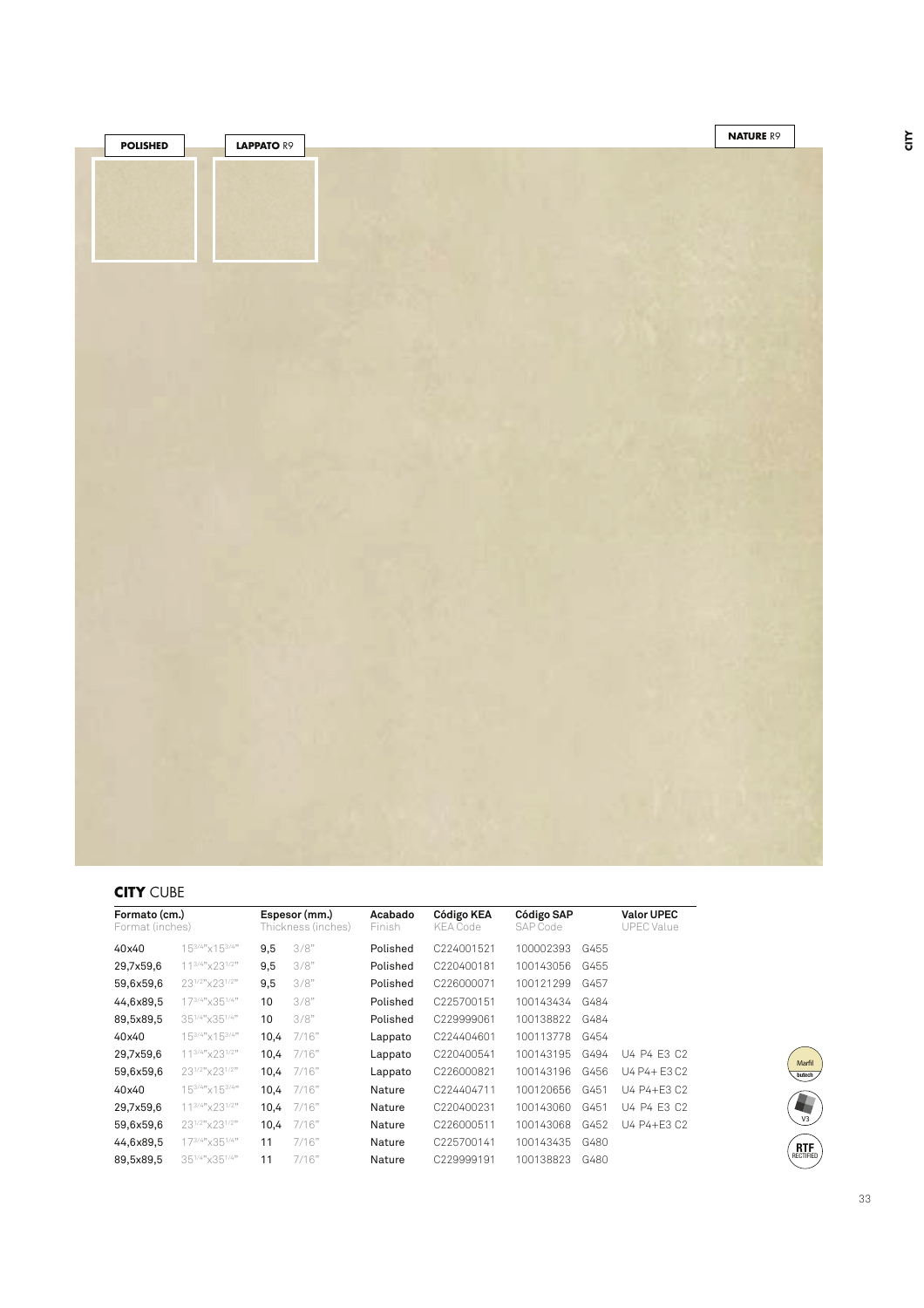

## **CITY** AREA

| Formato (cm.)<br>Format (inches) |                                         | Espesor (mm.)<br>Thickness (inches) |       | Acabado<br>Finish | Código KEA<br><b>KEA Code</b> | Código SAP<br>SAP Code |      | <b>Valor UPEC</b><br><b>UPEC Value</b> |
|----------------------------------|-----------------------------------------|-------------------------------------|-------|-------------------|-------------------------------|------------------------|------|----------------------------------------|
| 40x40                            | 153/4" × 153/4"                         | 9,5                                 | 3/8"  | Polished          | C <sub>224001501</sub>        | 100002391              | G455 |                                        |
| 29,7x59,6                        | 11 <sup>3/4"</sup> x23 <sup>1/2"</sup>  | 9,5                                 | 3/8"  | Polished          | C220400241                    | 100143054              | G455 |                                        |
| 59,6x59,6                        | 231/2"x231/2"                           | 9,5                                 | 3/8"  | Polished          | C226000111                    | 100121583              | G457 |                                        |
| 40x40                            | 153/4" x 153/4"                         | 10.4                                | 7/16" | Lappato           | C224404611                    | 100113777              | G454 |                                        |
| 29,7x59,6                        | 11 <sup>3/4"</sup> ×23 <sup>1/2"</sup>  | 10.4                                | 7/16" | Lappato           | C220400441                    | 100143194              | G494 |                                        |
| 59,6x59,6                        | 231/2"x231/2"                           | 10.4                                | 7/16" | Lappato           | C226000311                    | 100138100              | G456 |                                        |
| 40x40                            | $15^{3/4n}$ x $15^{3/4n}$               | 10.4                                | 7/16" | Nature            | C224404701                    | 100120655              | G451 |                                        |
| 29.7x59.6                        | 11 <sup>3/4"</sup> × 23 <sup>1/2"</sup> | 10.4                                | 7/16" | Nature            | C220400061                    | 100137701              | G451 | U4 P4 E3 C2                            |
| 59.6x59.6                        | 231/2"x231/2"                           | 10.4                                | 7/16" | Nature            | C226000301                    | 100137702              | G452 | U4 P4+E3 C2                            |

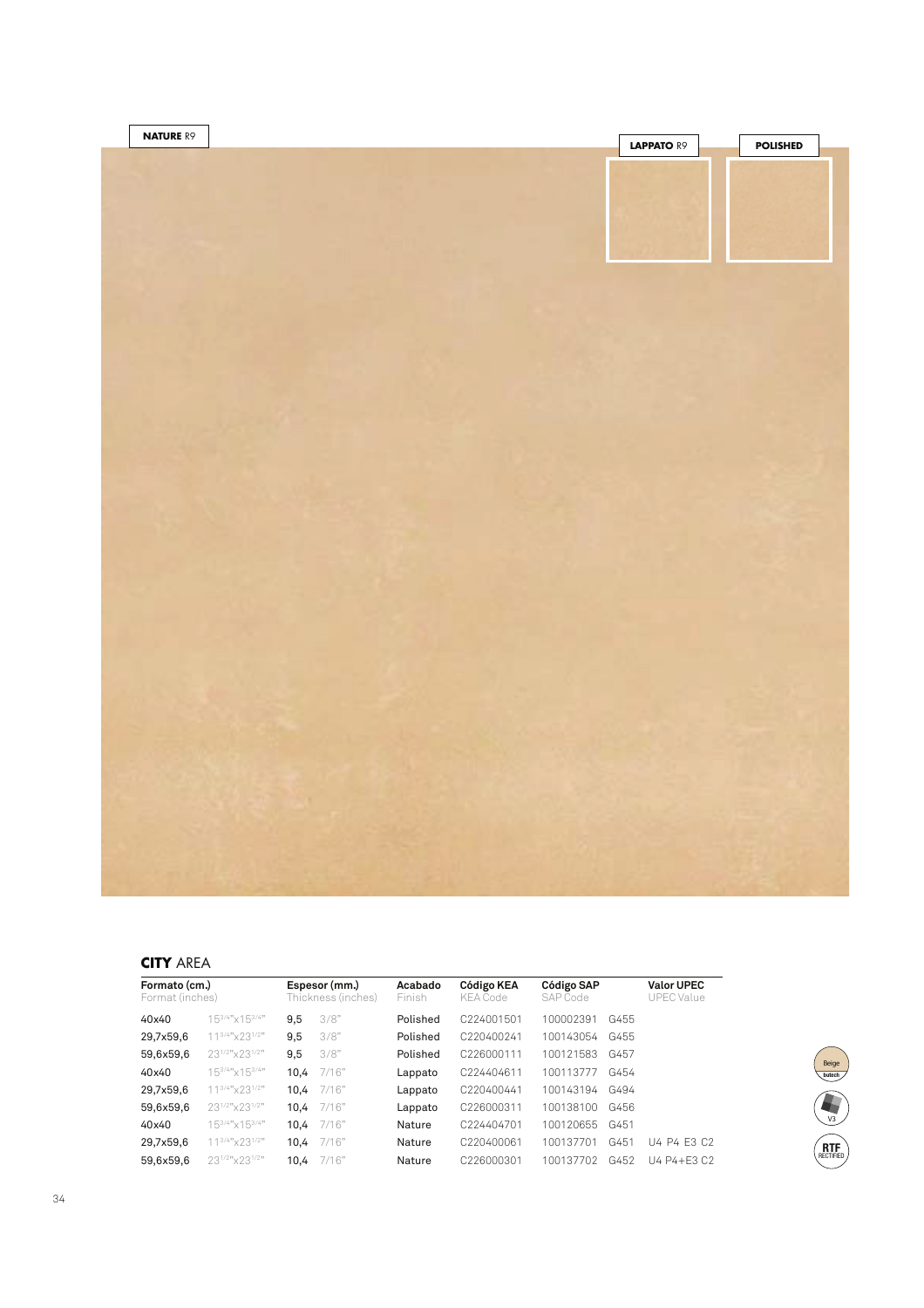

## **CITY** ZONE

| Formato (cm.)<br>Format (inches)        |      |       | Acabado<br>Finish                   | Código SAP<br>Código KEA<br>SAP Code<br><b>KEA Code</b> |           |      | <b>Valor UPEC</b><br><b>UPEC Value</b> |
|-----------------------------------------|------|-------|-------------------------------------|---------------------------------------------------------|-----------|------|----------------------------------------|
| $15^{3/4}$ "x153/4"                     | 9,5  | 3/8"  | Polished                            | C224001551                                              | 100002395 | G455 |                                        |
| 11 <sup>3/4"</sup> × 23 <sup>1/2"</sup> | 9,5  | 3/8"  | Polished                            | C220400201                                              | 100143057 | G455 |                                        |
| 23 <sup>1/2"</sup> × 23 <sup>1/2"</sup> | 9,5  | 3/8"  | Polished                            | C226000131                                              | 100121585 | G457 |                                        |
| $15^{3/4}$ "x153/4"                     | 10.4 | 7/16" | Lappato                             | C224404621                                              | 100113782 | G454 |                                        |
| 11 <sup>3/4"</sup> x23 <sup>1/2"</sup>  | 10.4 | 7/16" | Lappato                             | C220400661                                              | 100143201 | G494 |                                        |
| 231/2"x231/2"                           | 10.4 | 7/16" | Lappato                             | C226001111                                              | 100143202 | G456 |                                        |
| $15^{3/4n}$ x $15^{3/4n}$               | 10.4 | 7/16" | Nature                              | C224404671                                              | 100120660 | G451 |                                        |
| 11 <sup>3/4"</sup> x23 <sup>1/2"</sup>  | 10.4 | 7/16" | Nature                              | C220400291                                              | 100143062 | G451 | U4 P4 E3 C2                            |
| 231/2"x231/2"                           | 10.4 | 7/16" | Nature                              | C226000121                                              | 100121586 | G452 | U4 P4+F3 C2                            |
|                                         |      |       | Espesor (mm.)<br>Thickness (inches) |                                                         |           |      |                                        |



35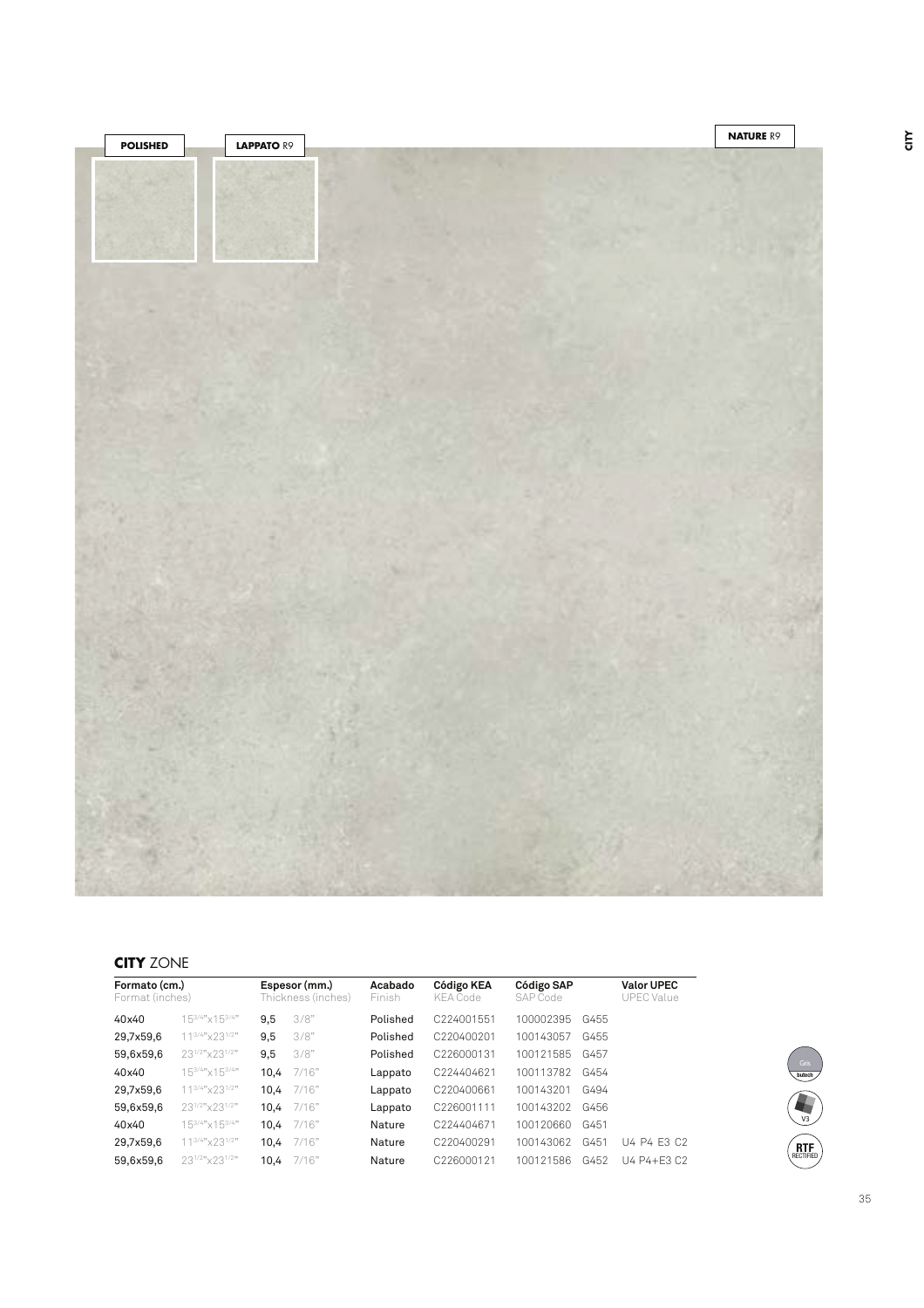

## **CITY** STUDIO

| Formato (cm.)<br>Format (inches) |                                         |      | Espesor (mm.)<br>Thickness (inches) | Acabado<br>Finish | Código KEA<br><b>KEA Code</b> | Código SAP<br>SAP Code |      | <b>Valor UPEC</b><br><b>UPEC Value</b> |
|----------------------------------|-----------------------------------------|------|-------------------------------------|-------------------|-------------------------------|------------------------|------|----------------------------------------|
| 40x40                            | 153/4" × 153/4"                         | 9,5  | 3/8"                                | Polished          | C224001511                    | 100002392              | G455 |                                        |
| 29,7x59,6                        | 11 <sup>3/4"</sup> x23 <sup>1/2"</sup>  | 9,5  | 3/8"                                | Polished          | C220400251                    | 100143055              | G455 |                                        |
| 59,6x59,6                        | 231/2" × 231/2"                         | 9,5  | 3/8"                                | Polished          | C226000491                    | 100143065              | G457 |                                        |
| 40x40                            | $15^{3/4n}$ x $15^{3/4n}$               | 10.4 | 7/16"                               | Lappato           | C224404571                    | 100113781              | G454 |                                        |
| 29,7x59,6                        | 11 <sup>3/4"</sup> × 23 <sup>1/2"</sup> | 10.4 | 7/16"                               | Lappato           | C220400511                    | 100143203              | G494 |                                        |
| 59,6x59,6                        | 231/2"x231/2"                           | 10.4 | 7/16"                               | Lappato           | C226000291                    | 100137703              | G456 |                                        |
| 40x40                            | 153/4" × 153/4"                         | 10.4 | 7/16"                               | Nature            | C224404681                    | 100120659              | G451 |                                        |
| 29,7x59,6                        | 11 <sup>3/4"</sup> × 23 <sup>1/2"</sup> | 10.4 | 7/16"                               | Nature            | C220400051                    | 100137704              | G451 | U4 P4 F3 C2                            |
| 59.6x59.6                        | 231/2"x231/2"                           | 10.4 | 7/16"                               | Nature            | C226000201                    | 100130492              | G452 | U4 P4+E3 C2                            |